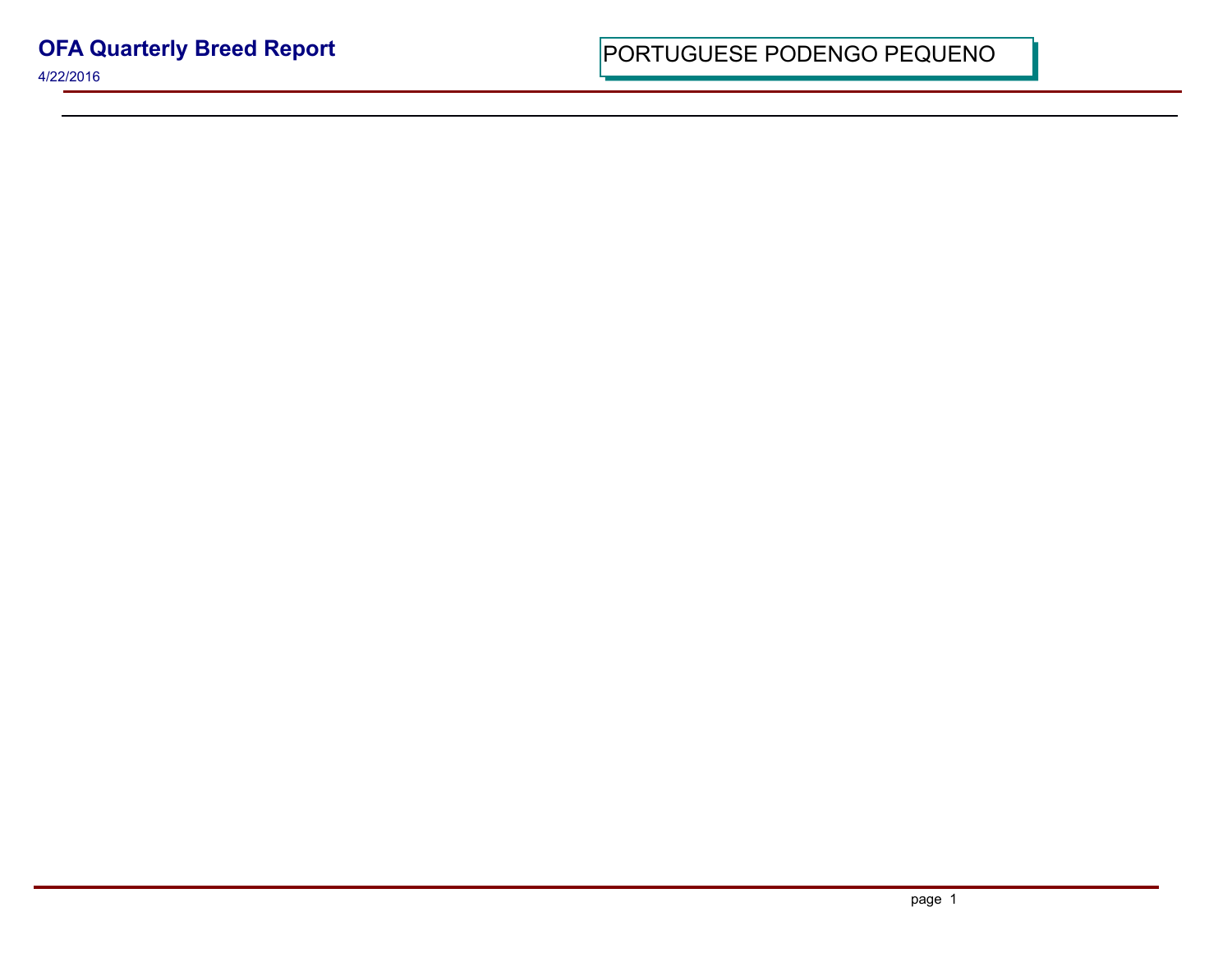|                      | <b>Hips</b>                    |                    | First qtr 2016      |                   |            |        |                    |
|----------------------|--------------------------------|--------------------|---------------------|-------------------|------------|--------|--------------------|
| <b>OFAID</b>         | <b>Name</b>                    | <b>Application</b> | <b>Registration</b> | <b>Sex</b><br>Age |            |        | <b>Report date</b> |
| PPD-97G61M-VPI       | HOULA'S LARRY THE CABLE GUY    | 1775908            | HP39620704          | M                 | 61         |        | 1/21/2016          |
| PPD-98F30M-PI        | CASA DO SOL BENFICA            | 1734006            | HP45453401          | м                 | 30         |        | 2/8/2016           |
|                      | <b>Elbows</b>                  |                    | First qtr 2016      |                   |            |        |                    |
| <b>OFAID</b>         | <b>Name</b>                    | <b>Application</b> | <b>Registration</b> | <b>Sex</b><br>Age |            |        | <b>Report date</b> |
| PPD-EL16M61-VPI      | HOULA'S LARRY THE CABLE GUY    | 1775908            | HP39620704          | м                 | 61         |        | 1/21/2016          |
|                      | Patella                        |                    | First qtr 2016      |                   |            |        |                    |
| <b>OFAID</b>         | <b>Name</b>                    | <b>Application</b> | <b>Registration</b> | <b>Sex</b><br>Age |            |        | <b>Report date</b> |
| PPD-PA101/30M/P-PI   | CASA DO SOL BENFICA            | 1734006            | HP45453401          | м                 | 30         |        | 1/21/2016          |
| PPD-PA102/42M/P-VPI  | TAHTITAIVAAN DAVID             | 1706125            | HP48860501          | м                 | 42<br>сніс | 111109 | 2/2/2016           |
| PPD-PA103/13M/P-NOPI | PHAERERIN JADIR                | 1785491            | HP49291102          | м                 | 13         |        | 2/25/2016          |
| PPD-PA104/18M/P-PI   | <b>BONSAI NOBLE ADVENTURER</b> | 1785969            | HP48129901          | М                 | 18         |        | 2/25/2016          |
|                      | <b>Thyroid</b>                 |                    | First qtr 2016      |                   |            |        |                    |
| <b>OFAID</b>         | <b>Name</b>                    | <b>Application</b> | <b>Registration</b> | <b>Sex</b><br>Age |            |        | <b>Report date</b> |
| PPD-TH12/47M-VPI     | SANTANA JOY'S TROUBADOUR       | 1765810            | HP42748301          | м                 | 47<br>сніс | 109883 | 1/5/2016           |
|                      | <b>DDB</b>                     |                    | First qtr 2016      |                   |            |        |                    |
| <b>OFAID</b>         | <b>Name</b>                    | <b>Application</b> | <b>Registration</b> | <b>Sex</b><br>Age |            |        | <b>Report date</b> |
| PPD-DNA-5/B          | JBS SOMETHING TO TALK ABOUT    | 1762243            | HP48934101          | F                 | 11         |        | 2/25/2016          |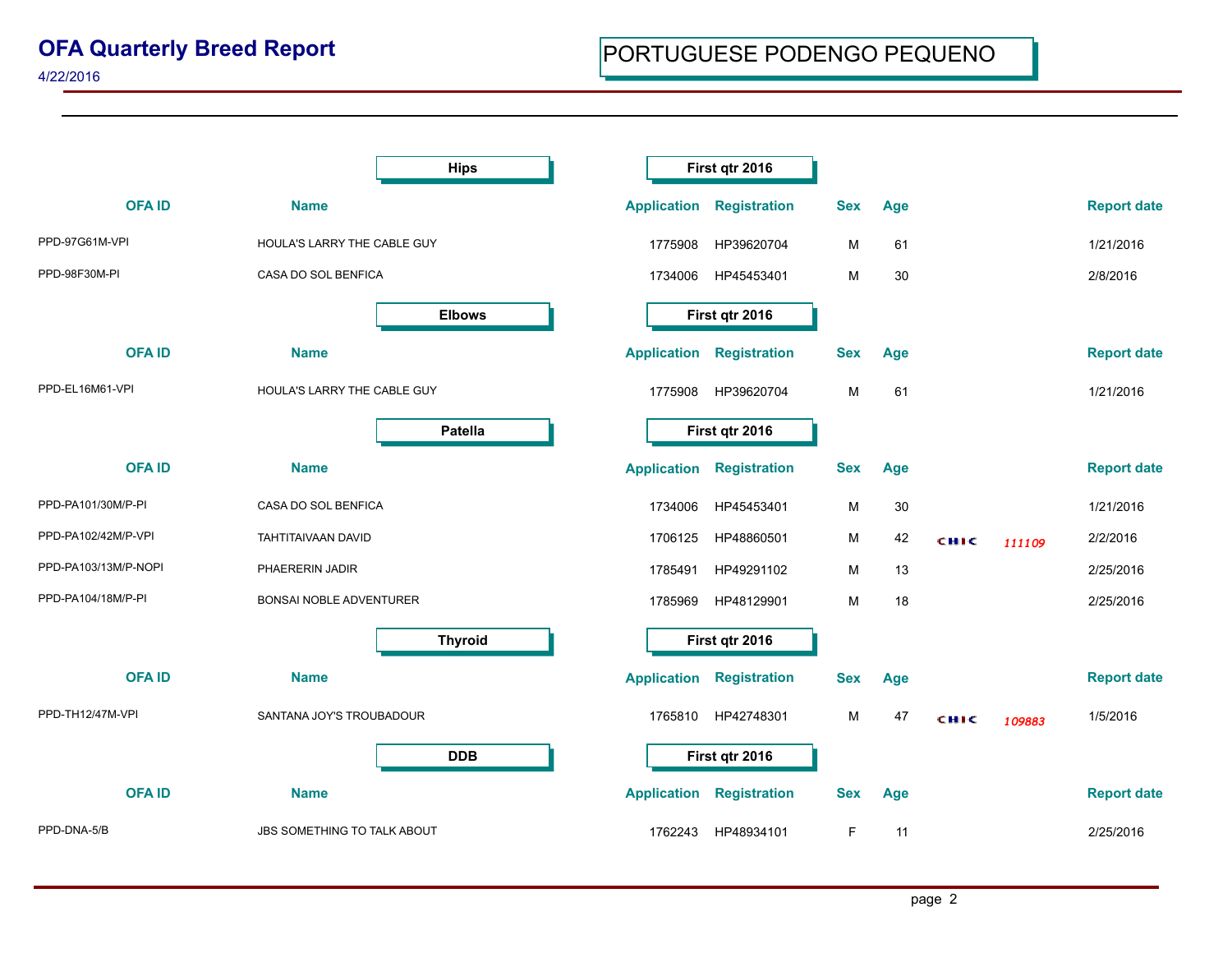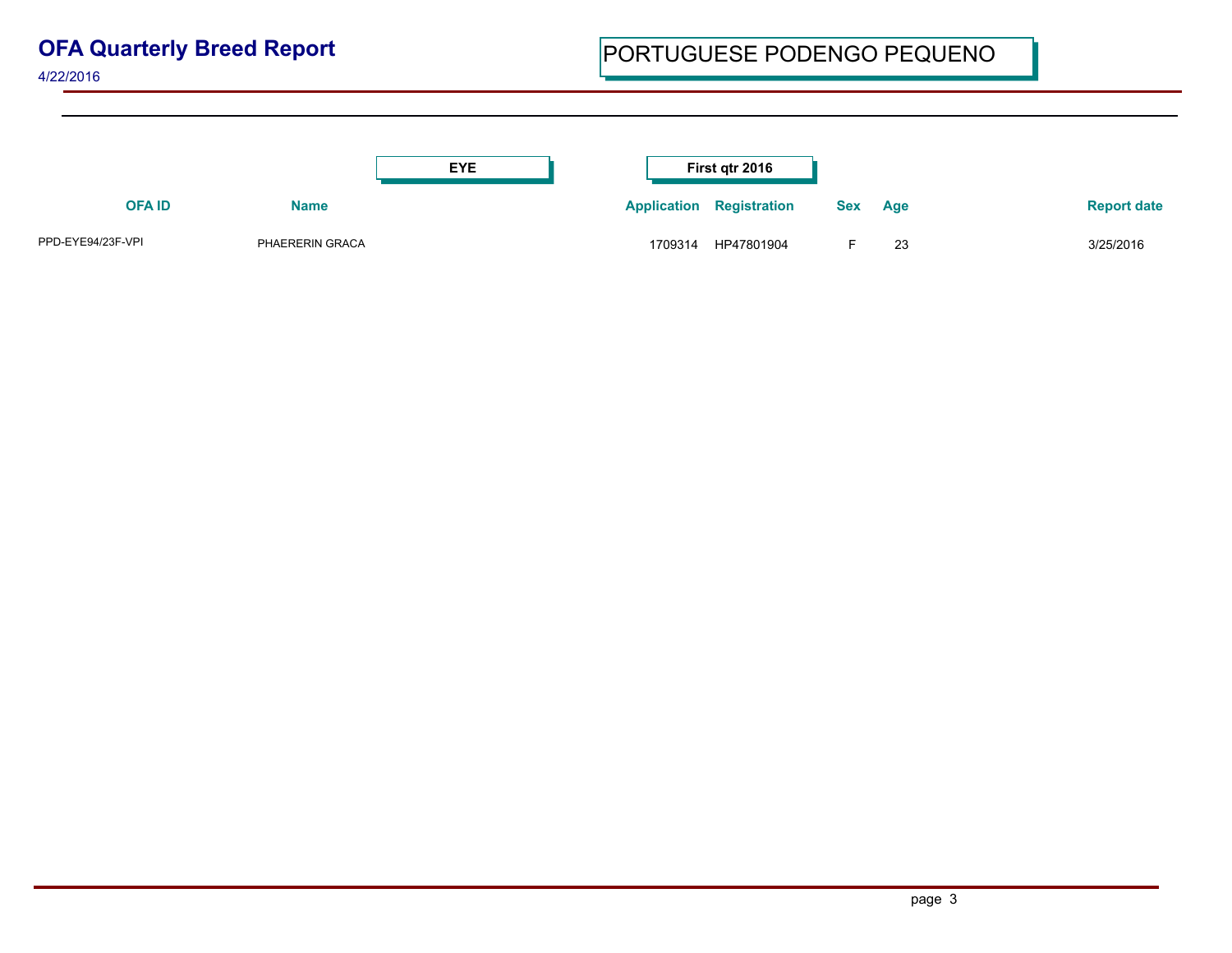